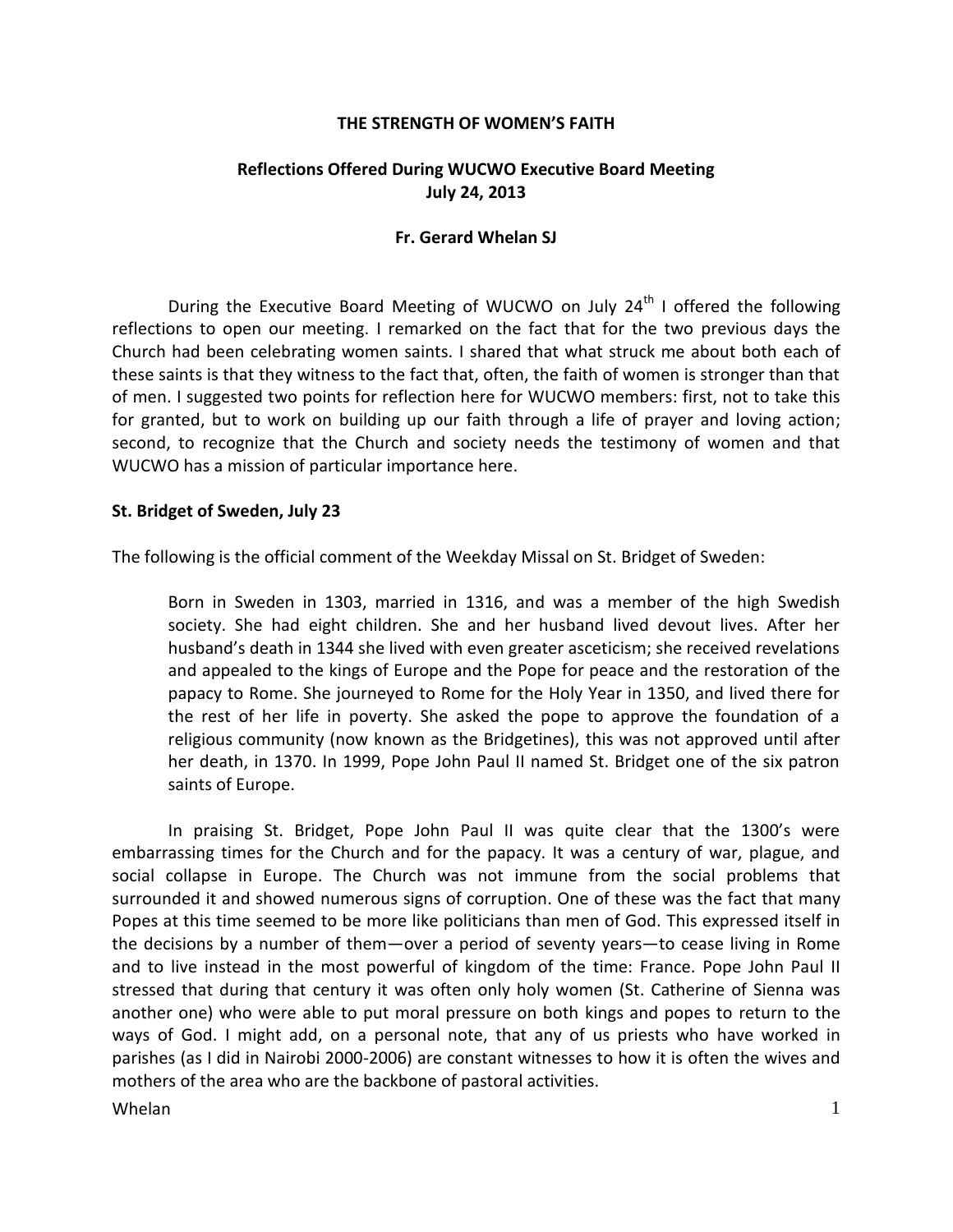### **St. Mary Magdalene**

July 22 is the memorial of St. Mary Magdalene. The Weekday Missal has the following to say:

Mark 16:9 tells us that Mary was the first to whom the Risen Christ appeared. She was one of his disciples, accompanied him on his journeys through the villages preaching (Luke 8:3), and stood by the cross.

A an important preliminary note about Mary Magdalene is that she is not to be confused with "the woman of ill repute" of Lk. 7:36-50. This confusion was taken up in Church in later centuries but is not true to the scriptures (unfortunately this theme becomes exaggerated in the film "The de Vinci Code"). Next, we can note that from the apostles onwards through the centuries, men have been astonished that the risen Christ should have chosen to appear to women first. This certainly went against social norms of the time—and for centuries afterwards—where men took first place in everything. Why did Jesus choose to do this? We can only guess at Jesus' reasons, and a series come to my mind. First, Jesus regularly upset social conventions with his actions: preaching to the poor before the rich, healing on the Sabbath etc. He did this to show that God's ways are not man's ways and that in the Kingdom of God those who are excluded by man will often have a place that is more important than others.

Secondly, and perhaps this is my main point it would seem that women often have a stronger faith than men, and that it was in this context that Jesus to reveal himself first to these. We can remember, for example, that it was women who remained most faithful to Jesus during the crucifixion. Also in St. Luke's Gospel (Lk. 20:1-2, 11-18) we note that it was the simple—womanly and affectionate—faith of Mary that drew her to arrive at the tomb of Jesus on the Sunday morning simply to grieve for him. In a sense then, it is natural for Jesus to appear first to such a faithful servant. However, we can also deepen this point. We can note that in most of resurrection appearances the disciples do not recognize Jesus immediately. This suggests that in his risen form, while fully human, he is somewhat different from the form he took during his earthly life. What most of the resurrection appearances have in common is that Jesus engages in dialogue with individuals and reminds them of the faith they had in him before the crucifixion. It is then, on the basis of this faith, that the disciples are able to recognize the risen Jesus. However, is seems that persuading the disciples in this manner was harder work for Jesus with the men than with the women! Look how long it took for Jesus to help the two disciples on the way to Emmaus to recognize him (Lk, 24: 13-35). And here we note that a personal and emotional encounter had to be delayed until after a long and intellectual discussion of the meaning of the scriptures. And then there is doubting Thomas! (Jn 20: 24-29).<sup>1</sup> By contrast, for many centuries the Church has recognized the simple beauty of the resurrection appearance to Mary Magdalene as described in John's Gospel:

 $\overline{a}$ 

Whelan  $\sim$  2  $1$  We can note an exception to this rule in St. John, the beloved disciple, who "saw and believed" [Jn 20:9], but then, later commentators would speak of him having a mystical and "feminine" spirit.